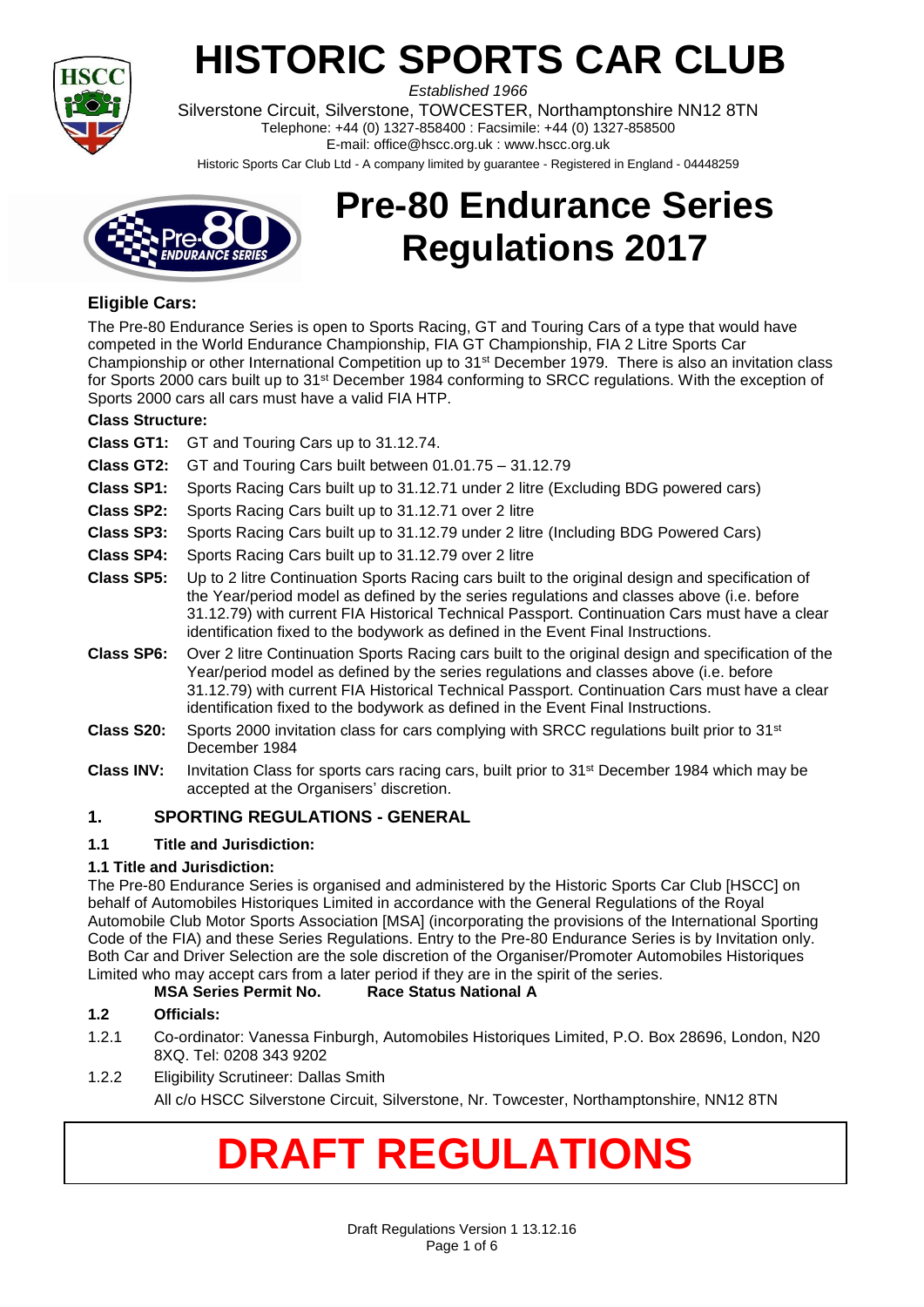## **1.3 Competitor Eligibility:**

- 1.3.1 Entrants must:
	- (a) be fully paid-up valid membership card-holding members of the HSCC
	- (b) in possession of a valid 2017 MSA Entrant's Licence.
- 1.3.2 Drivers and Entrant/Drivers must:
	- (a) be fully paid-up valid membership card-holding members of the HSCC and
	- (b) be registered for the Series and
	- (c) be in possession of a valid 2017 MSA Competition (Racing) National A status Licence *as a minimum*, National B for Class S20 (Sports 2000) *as a minimum.* N.B. National A status Licence may be required subject to Q 9.1.2.
	- (d) A professional driver, in possession of a valid Licence (featuring an E.U.flag) and medical, issued by the ASN of a member country of the European Union, or comparable country (H26.2.1 applies).
	- (e) *Deleted*
- 1.3.3 All necessary documentation, including FIA HTP or HSCC Vehicle Identity Form, must be presented for checking at all rounds when signing-on.

## **1.4 Registration:**

- 1.4.1 The registration fee is £250 to include membership of the HSCC. Cheques made payable to the HSCC.
- 1.4.2 All drivers must register as competitors for the Series by returning the Registration Form together with a copy of the cars FIA HTP, with the Registration Fee to the HSCC prior to the Final Closing date for the first race being entered.
- 1.4.3 Registrations will be accepted from 1<sup>st</sup> January 2017.
- 1.4.4 Registration numbers will be the permanent Competition numbers for the Series.

## **1.5 Series Events:**

| <b>Date</b>             | <b>Circuit</b>   | <b>Status</b> | <b>Org Club</b> |
|-------------------------|------------------|---------------|-----------------|
| $21^{st} - 22^{nd}$ May | Silverstone GP   | National B    | <b>HSCC</b>     |
| $1st - 2nd$ July        | Brands Hatch GP  | National B    | <b>HSCC</b>     |
| $8th - 9th October$     | Dijon En Prenois | TBA           | <b>HVM</b>      |

#### **1.7 Awards:**

- 1.7.1 All awards are to be provided by the race organisers.
- 1.7.2 Per race: A trophy to the overall winner and trophies to first and second in each class subject to five starters in class. Trophies to first in each class will be awarded subject to three starters in each class. Presentations: Winners' trophies are to be provided for presentation at the end of each race or at the end of the meeting presentation ceremony. Class trophies will be available from the paddock office one hour after the official results have been published.

## **2. SERIES EVENT MEETINGS & RACE PROCEDURES**

All competitors are reminded that they are racing Historic Cars, which by their nature are expensive and difficult to repair, they are part of our sporting heritage. Parts often have to be manufactured as they are not available 'off the shelf'. These cars require respect as do your fellow competitors. You will be expected to race within those parameters. If you are involved in an incident you will be required to report your actions to the Clerk of the Course if called.

#### **2.1 Entries:**

- 2.1.1 Competitors are responsible for sending in correct and complete entries with the correct entry fee prior to the closing date for entries before each event.
- 2.1.2 Incorrect or incomplete entries (including Driver to be Nominated Entries) are to be held in abeyance until they are complete and correct and the date of receipt for acceptance of entry purposes shall be the date on which the Secretary of the Meeting receives the missing or corrected information or fee.
- 2.1.3 Any withdrawal of Entry or Driver/Car changes made after acceptance of any entry must be notified to the Meeting Organisers in writing D25.1.12 applies.
- 2.1.4 The Entry Fee for each event shall be specified in the SRs and on the entry form.
- 2.1.5 Reserves will be listed in the Final List of Entries published with Final Instructions or in a Bulletin.

#### **2.2 Briefings:**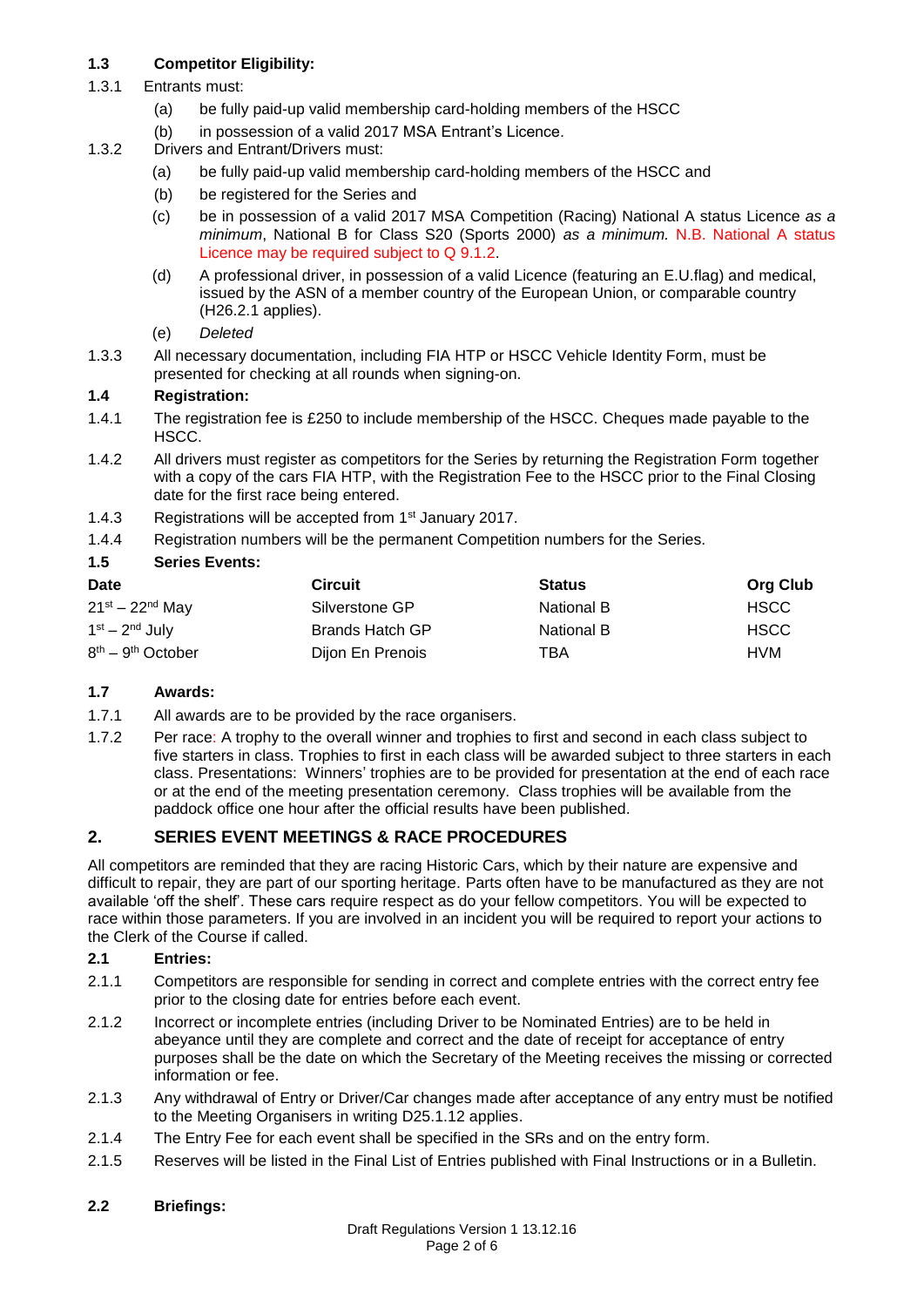Organisers should notify Competitors of the times and locations for all briefings in the Final Instructions for the meetings. Competitors must attend all briefings.

#### **2.3 Qualification/Practice:**

- 2.3.1 Should any Practice Session be disrupted, the Clerk of the Course shall not be obliged to resume the session or re-run sessions to achieve the series criteria and the decision of the Clerk of the Course shall be final.
- 2.3.2 Each driver shall complete a minimum of 3 laps in the car to be raced, and in the correct session, in order to qualify (MSA Regulations Q4.5).

#### **2.4 Races:**

Should any race be disrupted the Clerk of the Course shall not be obliged to resume or rerun the race Q5.4.

#### **2.5 Starts:**

- 2.5.1 All cars will be released to form up on the grid prior to the start in formation as specified on the grid sheet.
- 2.5.2 The start will be via a Rolling start.

The minimum Countdown procedures for a rolling start /audible warning sequence shall be:

- I. 1 minute to start of Green Flag/Pace Lap Start Engines/Clear Grid
- II. 30 Seconds Visible and audible warning for start of Green Flag/Pace Lap.
- III. The cars will be led around the circuit by a Pace car for a lap (or more if specified in the Final Instructions) in a two by two formation.
- IV. If the Clerk of the Course is satisfied that the cars are in a correct formation the lights on the pace car will be extinguished and the red lights at the start line will be turned on.
- V. Competing cars must then hold their position and speed until the red lights at the Start Line are extinguished denoting the start of the race. No overtaking or changing direction of any cars is allowed prior to crossing the Start Line.
- 2.5.3 Any car removed from the grid after the one minute stage or driven into pits on Green Flag Lap shall be held in the pitlane and may start the race after the last car has passed the startline or pitlane exit, whichever is the later.
- 2.5.4 Any driver unable to start the Green Flag/Pace Lap or start is required to indicate his / her situation as per MSA Regulation Q 12.13.2. In addition, any driver unable to maintain grid position on the Green Flag Lap, to the extent that ALL other cars are ahead of them, may complete the green flag lap but MUST remain at the rear of the last row of the grid but ahead of any cars to be started with a time delay.
- 2.5.5 In the event of any starting lights failure the Starter will revert to use of the National Flag.

#### **2.6 SESSION RED FLAG**

Should the need arise to stop any race or practice, RED LIGHTS will be switched on at the

Startline and RED FLAGS will be displayed at the Startline and at all Marshals' Signalling Points around the Circuit.

This is the signal for all drivers to cease circulating at racing speeds, to slow to a safe and reasonable pace and to return to the pit lane, during practice, and to the starting grid area, during a race, unless otherwise directed by officials

Cars may not enter the Pits unless directed to do so. Work on cars already in the pits must cease when a race is stopped.

#### **2.7 Pits, Paddock & Pit Lane Safety:**

- 2.7.1 **Pits & Paddock**: Competitors must ensure that the MSA, Circuit Management and Organising Club Safety regulations are complied with at all times.
- 2.7.2 **Pit Lane:** The outer lane or lanes are to be kept unobstructed to allow safe passage of cars, the onus shall be on all Drivers to take all due care and respect the pit lane speed limits.
- 2.7.3 Refueling: May only be carried out in accordance with the MSA Q13 Regulations, Circuit Management Regulations and the Supplementary Regulations or Final Instructions issued for each Circuit/Meeting.
- 2.7.4 **Speed Limit:** Pit Lane Speed Limit will be 60 Km/h (37.2Mph)

#### **2.8 Race Finishes:**

After taking the Chequered Flag drivers are required to:

- I. progressively and safely slow down,
- II. remain behind any competitors ahead of them,
- III. return to the Pit Lane Entrance/Paddock Entrance as instructed,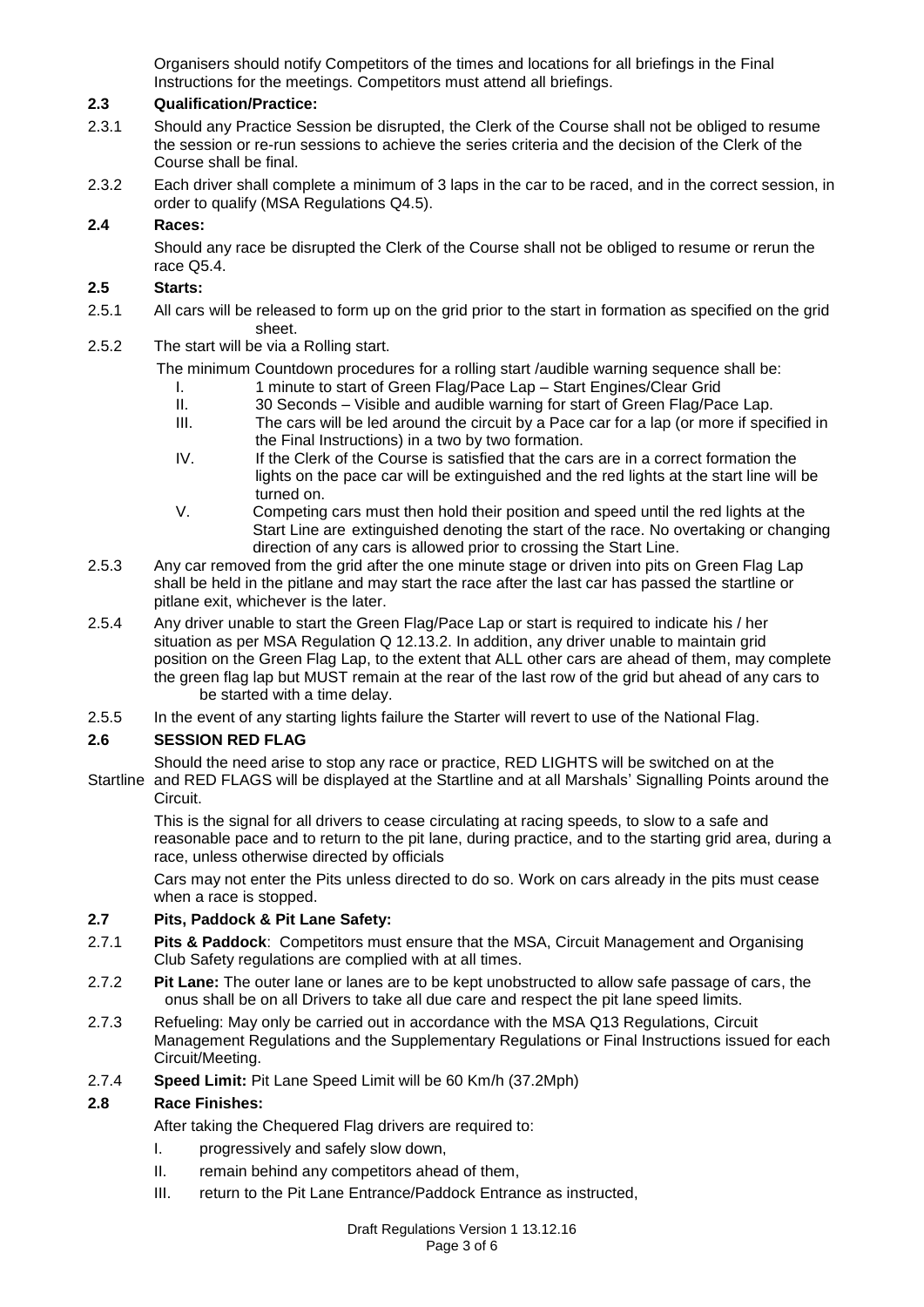- IV. comply with any directions given by Marshals or Officials
- V. keep helmets on and harnesses done up while on the circuits or in the pit lane.

#### **2.9 Results:**

All Practice Timesheets, Grids, Race Results are to be deemed PROVISIONAL until all vehicles are released by Scrutineers after Post Practice/Race Scrutineering and/or after completion of any Judicial or Technical Procedures. (MSA regulation D26.3).

#### **2.10 Timing Modules:**

All cars must be fitted with a working HSCC approved transponder. Failure may result in competitors not being accredited with a qualifying time or excluded from the result as per MSA Q12.2.1

- **2.11 Qualification Races:** If any event is oversubscribed the Organising Club may at their discretion run Qualification Races.
- **2.12 Operation of Safety Car:** *The safety car will be brought into operation and run in accordance with Section Q, Appendix 2 of the MSA General Regulations.*

#### **2.13 Onboard Cameras**

The use of onboard cameras is permitted, but they must be fitted and declared at scrutineering for examination. Upon request any onboard footage must be made available to Clerk of the Course and or Stewards in the event of an incident, during the event. Cameras may not be used as a data logging device.

#### **3. SPECIFIC SERIES REGULATIONS Nil**

## **4. SPECIFIC SERIES PENALTIES:**

In accordance with Section C of the current MSA Yearbook.

## **4.1 Infringements of Technical Regulations:**

- 4.1.1 Arising from post practice Scrutineering or Judicial Action: Minimum penalty: The provisions of MSA regulations (C3.3.).
- 4.1.2 Arising from post race Scrutineering or judicial action: Minimum penalty: The provisions of MSA regulations**:** C3.5.1(a) & (b).

For infringements deemed to be of a more serious nature the Clerk of the Course will invoke the provisions of Regulation C3.5.1(c).

- **4.2** Additional specific series penalties as set out in the Supplementary Regulations
- 4.2.1 The Clerk of the Course (s) have the right to impose a Stop Go or Drive Through penalty, in accordance with MSA Regulation Q12.6
- 4.2.2 The Clerk of the Course or the Stewards of the Meeting, where a unfair advantage has been obtained (whether inadvertently or not), may impose a Time Penalty in accordance with MSA Regulation C2.3 (Judicial)

## **5. TECHNICAL REGULATIONS:**

## **Organising Club:**

The Historic Sports Car Club Ltd, Silverstone Circuit, Silverstone, Nr. Towcester, Northants, NN12 8TN

**5.1** The following Technical Regulations are set out in accordance with the MSA specified format and it should be clearly understood that if the following texts do not clearly specify that you can do it you should work on the principle that you cannot.

#### **5.2 Eligible Cars**

The Pre-80 Endurance Series is open to Sports Racing, GT and Touring Cars of a type that would have competed in the World Endurance Championship, FIA GT Championship, FIA 2 Litre Sports Car Championship or other International Competition up to 31st December 1979. There is also an invitation class for Sports 2000 cars built up to 31st December 1984 conforming to SRCC regulations. With the exception of Sports 2000 cars all cars must have a valid FIA HTP.

#### **Class Structure:**

**Class GT1:** GT and Touring Cars up to 31.12.74.

**Class GT2:** GT and Touring Cars built between 01.01.75 – 31.12.79

**Class SP1:** Sports Racing Cars built up to 31.12.71 under 2 litre (Excluding BDG powered cars)

**Class SP2:** Sports Racing Cars built up to 31.12.71 over 2 litre

**Class SP3:** Sports Racing Cars built up to 31.12.79 under 2 litre (Including BDG Powered Cars)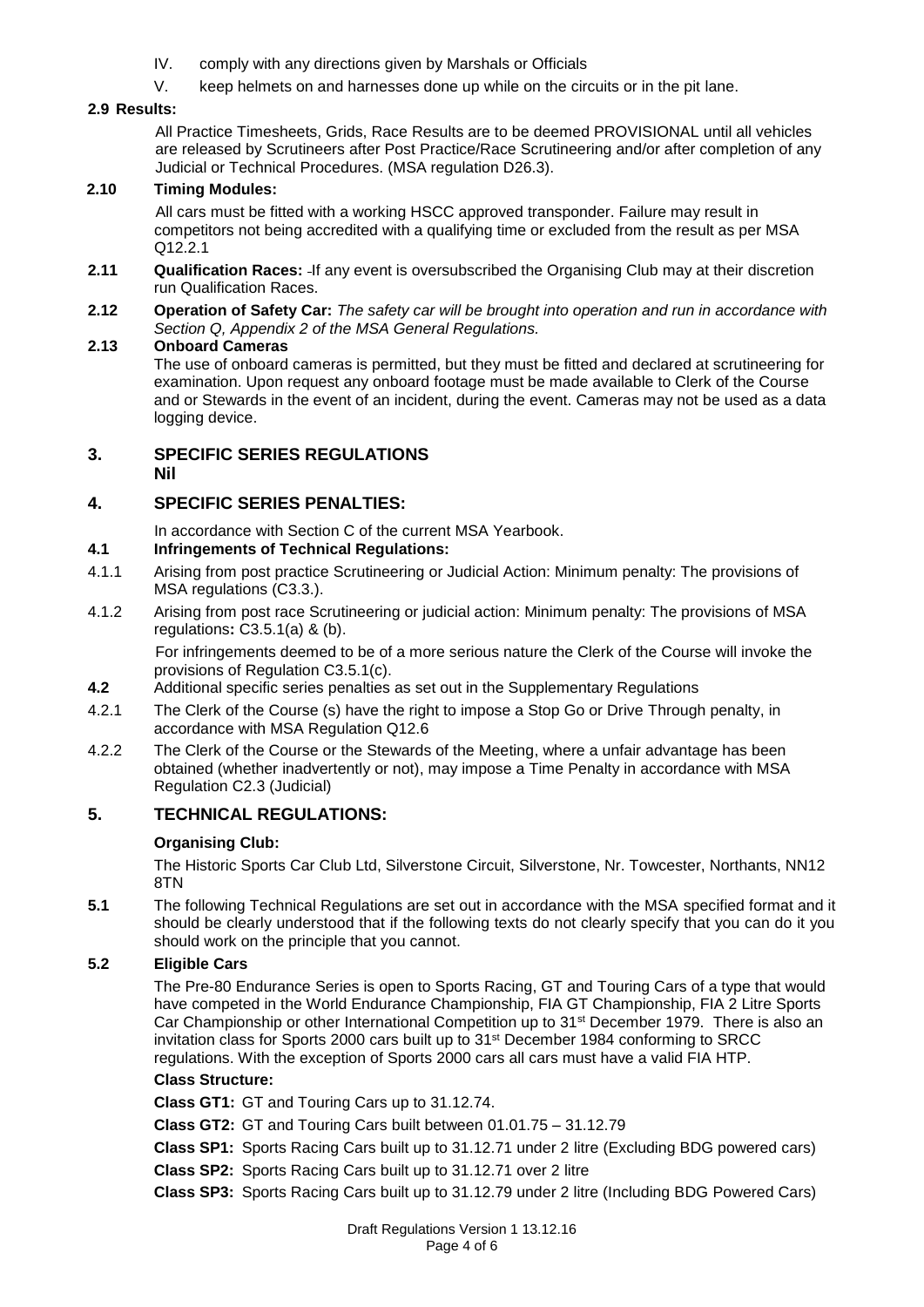| Class SP4: Sports Racing Cars built up to 31.12.79 over 2 litre |  |  |  |  |  |
|-----------------------------------------------------------------|--|--|--|--|--|
|-----------------------------------------------------------------|--|--|--|--|--|

- **Class SP5:** Up to 2 litre Continuation Sports Racing cars built to the original design and specification of the Year/period model as defined by the series regulations and classes above (i.e. before 31.12.79) with current FIA Historical Technical Passport. Continuation Cars must have a clear identification fixed to the bodywork as defined in the Event Final Instructions.
- **Class SP6: Over** 2 litre Continuation Sports Racing cars built to the original design and specification of the Year/period model as defined by the series regulations and
- classes above (i.e. before 31.12.79) with current FIA Historical Technical Passport. Continuation Cars must have a clear identification fixed to the bodywork as defined in the Event Final Instructions.
- **Class S20:** Sports 2000 invitation class for cars complying with SRCC regulations built prior to 31st December 1984
- Class INV: Invitation Class for sports cars racing cars, built prior to 31<sup>st</sup> December 1984 which maybe accepted at the Organisers' discretion.

## **5.3 SAFETY REQUIREMENTS:**

All MSA Section K safety criteria regulations apply as relevant. Items K4, K6 & 7 are not mandatory.

## **5.4 GENERAL TECHNICAL REQUIREMENTS & EXCEPTIONS:**

- **5.4.1** With the exception of Sports 2000 cars, all vehicles must comply with their FIA or HSCC Identity document.
- **5.4.2** Subject to their HSCC Identity Document indicating otherwise, vehicles must comply with vehicle regulations Section J and Q except section (J5.13.4) see para 5.15and (J5.14.7.) Electrical Systems *Be fitted with suppressors as required by the wireless Telegraphy Regulations.*
- **5.5. CHASSIS:** As the car's FIA or HSCC Identity document or SRCC Sports 2000 Regs.
- **5.6 BODYWORK:** As the car's FIA or HSCC Identity document or SRCC Sports 2000 Regs. Minimum ground clearance with driver in place to be 60mm. Minimum Ground Clearance GT Cars periods E,F & G 100mm Minimum Ground Clearance Sports Racing Cars periods E,F & G 60mm
- **5.7 ENGINE:** As the car's FIA or HSCC Identity document or SRCC Sports 2000 Regs. Maximum capacity: 2000cc.
- **5.8 SUSPENSION** As the car's FIA or HSCC Identity document or SRCC Sports 2000 Regs
- **5.9 TRANSMISSION:** As the car's FIA or HSCC Identity document or SRCC Sports 2000 Regs.
- **5.10 ELECTRICS:** As the car's FIA or HSCC Identity document or SRCC Sports 2000 Regs. A red warning light must be fitted  $-$  (K5)
- **5.11 BRAKES:** As the car's FIA or HSCC Identity document or SRCC Sports 2000 Regs. Hydraulic pipes may be replaced by Aeroquip or similar. Pad Material is free, no drilled discs
- **5.12 WHEELS/STEERING:**As the car's FIA or HSCC Identity document.

Replacement wheels will be permitted providing the fitting and dimensions are identical to the original.

**5.13 TYRES**. Eligible tyres are as follows:

Period H & I Cars

Avon supplied Tyres, as suitable to the period make and model.

Wet weather tyres may be used when conditions dictate. In the event of Avon not being able to supply a tyre size other manufacturers may be considered upon application in writing to the organisers.

Period F and G Cars Dunlop CR 65/82 Post Historic 484 Compound or Avon A11 Slicks.

WET: Dunlop CR 65/82 Post Historic 484 Compound with additional hand cut grooves permitted or Avon (standard compound and tread pattern) wet weather tyres. No intermediate tyres are permitted for any class. Class S20: As per SRCC Sports 2000 Regs